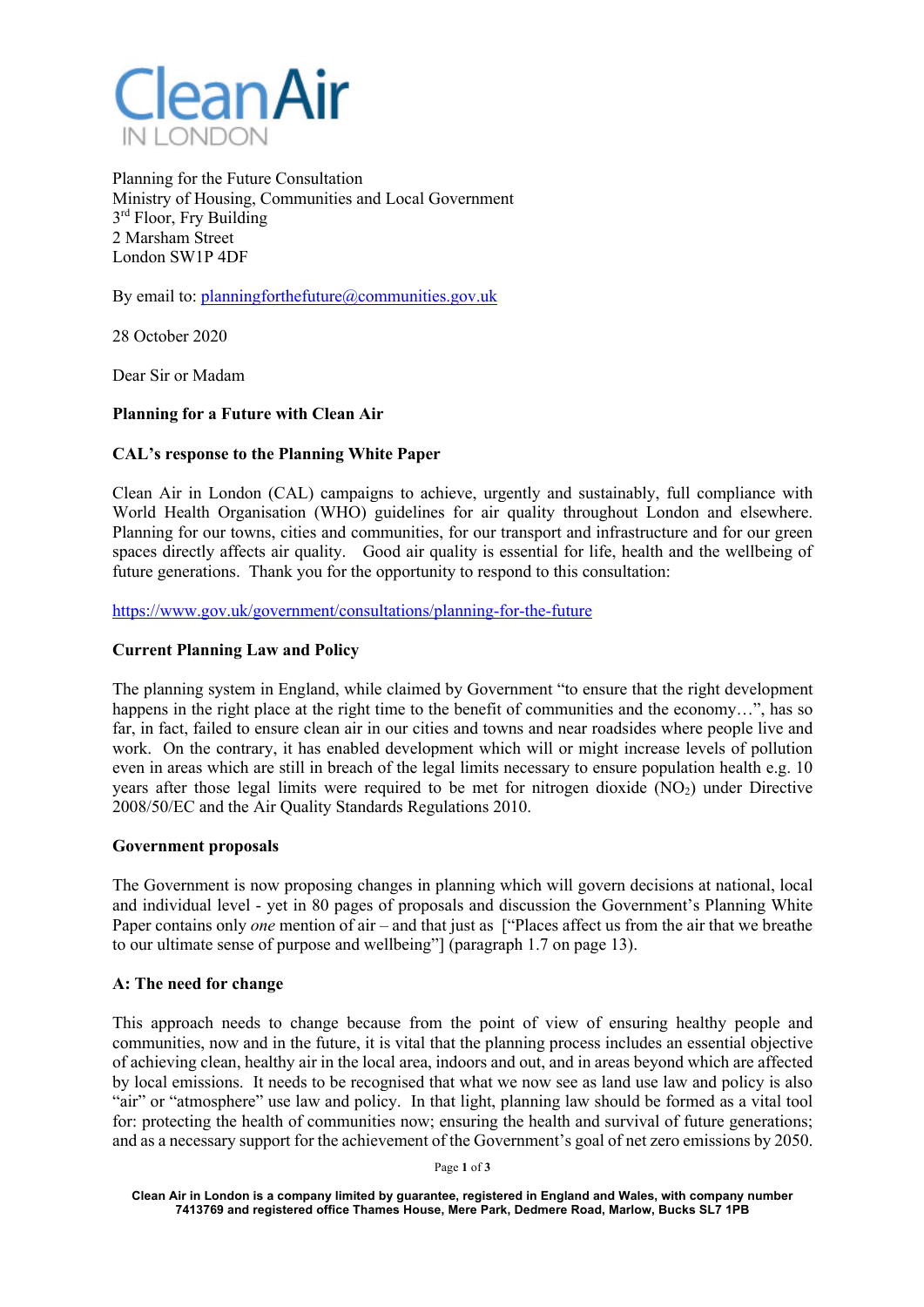

Furthermore, homes and buildings are responsible for producing approximately 78 per cent of greenhouse gas emissions in a city like London (paragraph 9.2.1 of the 'Intend to Publish' version of the London Plan). It will not be enough to set targets or requirements just for major new development because this would address less than one per cent of the building stock per annum. Instead, strict standards must be set for all development including refurbishments if we are to avoid the need to suddenly upgrade the entire legacy building stock shortly before the global carbon budget is exceeded.

## **What CAL wants to see:**

- **AT NATIONAL LEVEL: Planning law and policy must ensure minimum standards so that development plays its part in: (a) ensuring that air pollution is reduced to, at a minimum, levels below the World Health Organisation guidelines for air quality; and (b) meeting the goal of net zero emissions by 2050.**
- **AT LOCAL LEVEL: Local authorities and neighbourhoods must be allowed to plan for and mandate higher standards for development, buildings and emissions than the minimum set at national level e.g. aiming to achieve net zero before 2050. This must encompass all development including refurbishment.**
- **AT INDIVIDUAL LEVEL: Planning law and policy must enshrine precisely and explicitly: the right to breathe clean air; full information about air pollution; full participation in local planning decisions; and incentives to reduce and eliminate emissions at their source.**

#### **B: An opportunity for change – the designation of areas**

The Planning White Paper proposes and supports clear rules (as opposed to discretion) which would apply in a planning context and includes the proposed power to designate areas in categories for "Growth", "Renewal" or "Protected".

CAL welcomes the opportunity to set immutable standards for developments and buildings with the goal of complying fully with WHO guidelines for air quality and reaching zero emissions.

In CAL's view an approach to planning through area must take into account local air quality and the need to bring down the level of pollution. It must treat local air pollution and greenhouse gases together to do so successfully and avoid the pitfalls of the past e.g. Combined Heat and Power units in cities.

#### **What CAL wants to see:**

- **No area designated for "Growth" if it is in breach of air pollution limits, or at risk of being in breach.**
- **The Government must set zero and ultra low emission standards for appliances in premises e.g. energy generation, heating and cooking. This should be done by the Department for Business, Energy and Industrial Strategy.**

**Clean Air in London is a company limited by guarantee, registered in England and Wales, with company number 7413769 and registered office Thames House, Mere Park, Dedmere Road, Marlow, Bucks SL7 1PB**